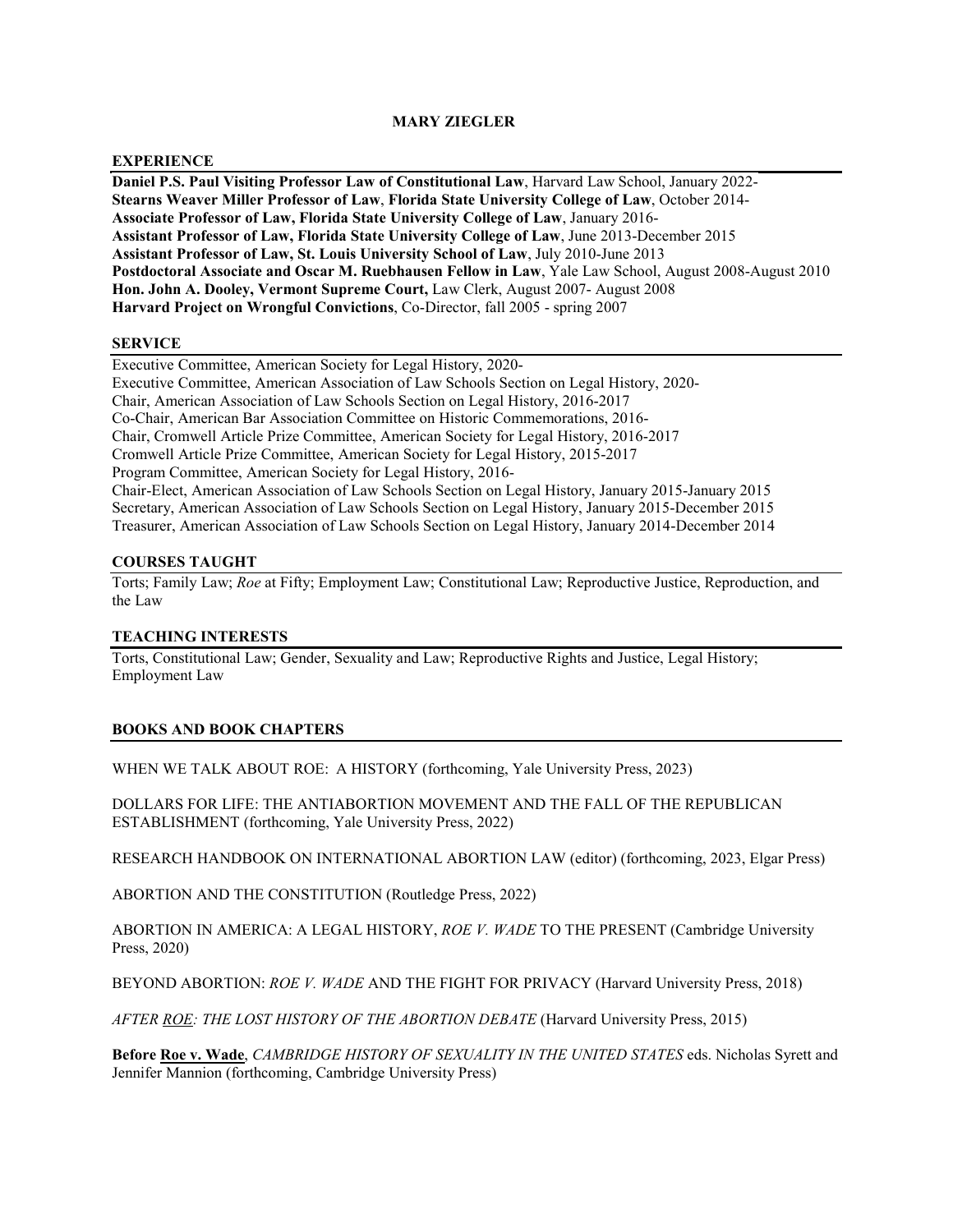**Introduction,** *in THE RESEARCH HANDBOOK ON INTERNATIONAL ABORTION LAW*, editor Mary Ziegler (forthcoming, Elgar, 2023)

**From Reproductive Rights to Reproductive Justice**, *in THE OXFORD HANDBOOK OF FEMINISM LAW IN THE UNITED STATES*, eds. Deborah Brake, Martha Chamallas, and Verna Williams (forthcoming, Oxford University Press)

**Roe v. Wade and the Cultural Politics of Abortion**, *in THE COMPANION TO THE POLITICS OF AMERICAN HEALTH*, eds. Sophia A. Jones and Martin Halliwell (forthcoming, University of Edinburgh Press)

**Comment: Young v. UPS**, *in FEMINIST JUDGMENTS: REWRITTEN REPRODUCTIVE JUSTICE*, ed. Kim Mutcherson (Cambridge University Press, 2019)

**Twentieth Century Legal History***, in THE HISTORY OF THE TWENTIETH-CENTURY UNITED STATES* (Routledge, 2018)

**Roe v. Wade**, *in THE OXFORD RESEARCH ENCYCLOPEDIA OF AMERICAN HISTORY* (Oxford, 2017)

**A Provider's Right to Choose: A Legal History**, *in ABORTION IN TRANSNATIONAL PERSPECTIVE* ed. Shannon Stetner et al. (Palgrave-Macmillan, 2017)

**Comment: Harris v. McRae**, *in FEMINIST JUDGMENTS: FROM THEORY TO PRACTICE*, eds. Linda Berger, Bridget Crawford, and Kathy Stanchi (Cambridge University Press, 2016)

## **AWARDS**

Thomas J. Wilson Memorial Prize for Best First Book in Any Genre, Harvard University Press, 2014

University Teaching Award, Florida State University, 2016

The Transformation Through Teaching Award, Florida State University, 2015

### **ARTICLES**

*THE END OF ROE V. WADE,* **American Journal of Bioethics** (forthcoming 2022)

*UNESSENTIAL: ABORTION LAW BEFORE AND AFTER COVID-19*, **Cornell Law Review Online** (forthcoming 2022)

*UNSETTLED LAW: SOCIAL-MOVEMENT CONFLICT, STARE DECISIS, AND ROE V. WADE*, **Connecticut Law Review** (Forthcoming 2022)

*ABORTION AND THE LAW OF INNOCENCE*, 2021 **Illinois Law Review** 865 (2021)

*CONTESTING THE LEGACY OF THE NINETEENTH AMENDMENT: ABORTION AND EQUALITY FROM ROE V. WADE TO THE PRESENT*, **Colorado Law Review** (2021)

*BAD EFFECTS: THE MISUSE OF HISTORY IN BOX V. PLANNED PARENTHOOD*, **Cornell Law Review Online** 105: 165 (2020)

*MEN'S REPRODUCTIVE RIGHTS*, **Pepperdine Law Review** 47: 665 (2020)

*EARNED RIGHTS*, **N.Y.U. J. L. & Soc. Change** 40: 261 (2020)

*TAMING UNWORKABILITY DOCTRINE: RETHINKING STARE DECISIS*, **Arizona Law Review** 50: 1215 (2019)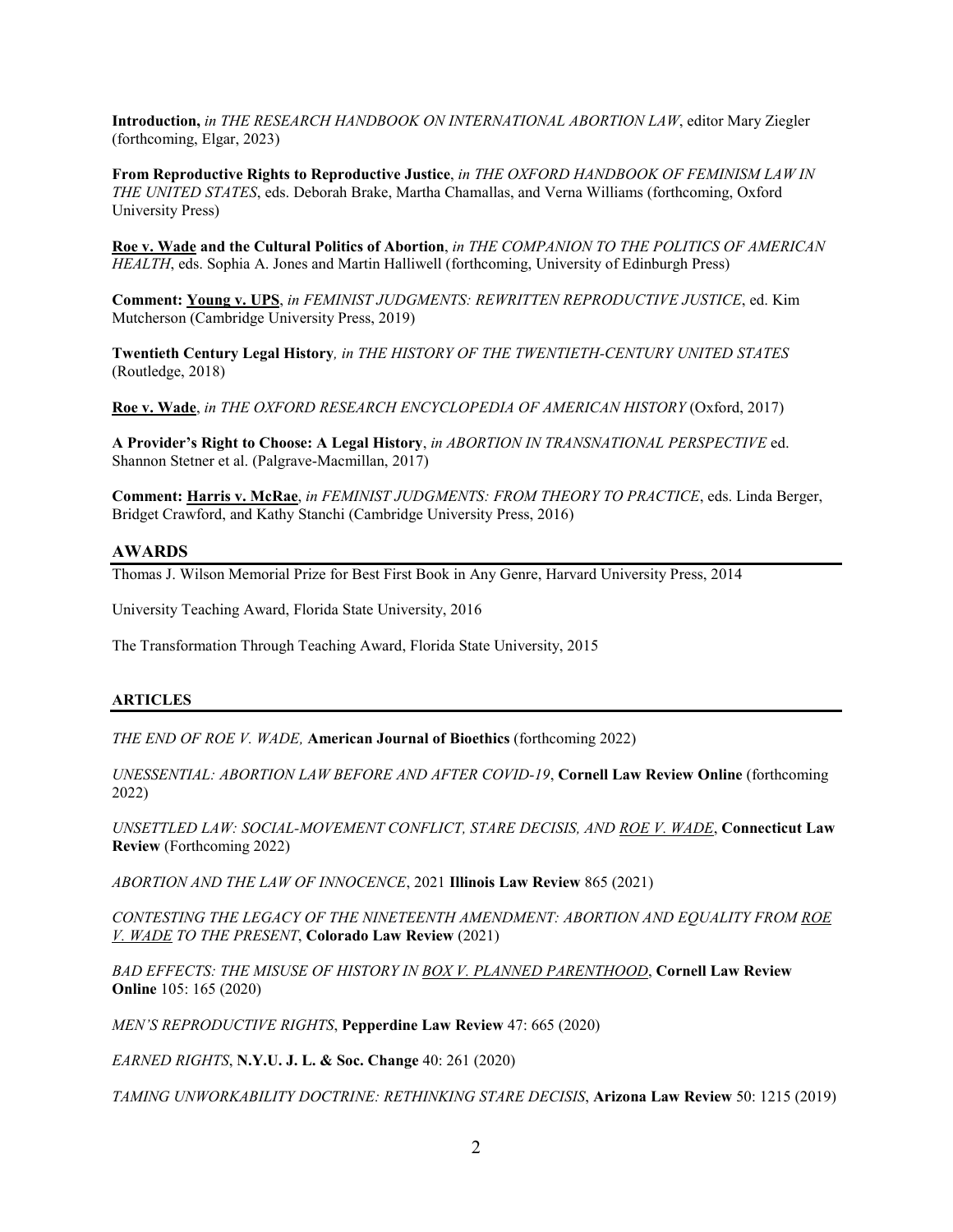### *WHAT IS RACE?* **Connecticut Law Review** 50: 279 (2018)

*BEYOND BALANCING: RETHINKING THE LAW OF EMBRYO DISPOSITION*, **American University Law Review** 68: 515 (2018)

*RETHINKING AN UNDUE BURDEN: WHOLE WOMAN'S HEALTH'S NEW APPROACH TO FUNDAMENTAL RIGHTS*, **Tennessee Law Review** 85: 461 (2018)

*AFTER LIFE: GOVERNMENTAL INTERESTS AND THE NEW ANTIABORTION INCREMENTALISM*, **University of Miami Law Review** 73: 78 (2018)

*THE JURISPRUDENCE OF UNCERTAINTY: KNOWLEDGE, SCIENCE, AND ABORTION*, **Wisconsin Law Review** 2018: 317 (2018)

*WHAT IS SEXUAL ORIENTATION?* **Kentucky Law Review** 106:61 (2018)

*SOME KIND OF PUNISHMENT: PENALIZING WOMEN FOR ABORTION*, **William and Mary Bill of Rights Journal** 26:735 (2018)

*THE NEW NEGATIVE RIGHTS: ABORTION FUNDING AND CONSTITUTIONAL LAW AFTER WHOLE WOMAN'S HEALTH V. HELLERSTEDT*, **Nebraska Law Review** 96: 577 (2018)

*FACING THE FACTS: THE NEW ERA OF ABORTION CONFLICT AFTER WHOLE WOMAN'S HEALTH*, **Wake Forest Law Review** 52:231 (2018)

*LIBERTY AND THE POLITICS OF BALANCE: THE UNDUE-BURDEN TEST AFTER WHOLE WOMAN'S HEALTH V. HELLERSTEDT*, **Harvard Civil-Rights Civil-Liberties Review** 52:421 (2017)

*SUBSTANTIAL UNCERTAINTY: WHOLE WOMAN'S HEALTH V. HELLERSTEDT AND THE FUTURE OF ABORTION LAW*, **Supreme Court Review** 2016: 77 (2017)

*THE DISABILITY POLITICS OF ABORTION*, **Utah Law Review** 2017: 587 (2017)

*REPRODUCING RIGHTS: RETHINKING THE COSTS OF CONSTITUTIONAL DISCOURSE*, **Yale Journal of Law & Feminism** 28: 103 (2016)

*PERCEIVING ORIENTATION: DEFINING SEXUALITY AFTER OBGERGEFELL,* **Duke Journal of Gender Law &Policy** 23: 223 (2016)

*THE CONSERVATIVE MAGNA CARTA*, **North Carolina Law Review** 94:1653 (2016)

*CHOICE AT WORK: YOUNG V. UNITED PARCEL SERVICE, PREGNANCY DISCRIMINATION, AND REPRODUCTIVE LIBERTY*, **Denver University Law Review** 93:219 (2015)

*THE (NON-) RIGHT TO SEX*, **University of Miami Law Review** 69:631 (2015)

*IDENTITY CONTESTS: LITIGATION AND THE MEANING OF SOCIAL-MOVEMENT CAUSES*, **University of Colorado Law Review** 86: 1274 (2015)

*ORIGINALISM TALK: A LEGAL HISTORY*, **Brigham Young University Law Review** 2014: 869 (2015)

*BOOK REVIEW: ESTELLE B. FREEDMAN, REDEFINING RAPE: SEXUAL VIOLENCE IN THE ERA OF SUFFRAGE AND SEGREGATION*, **Law and History Review** 33: 251 (2015)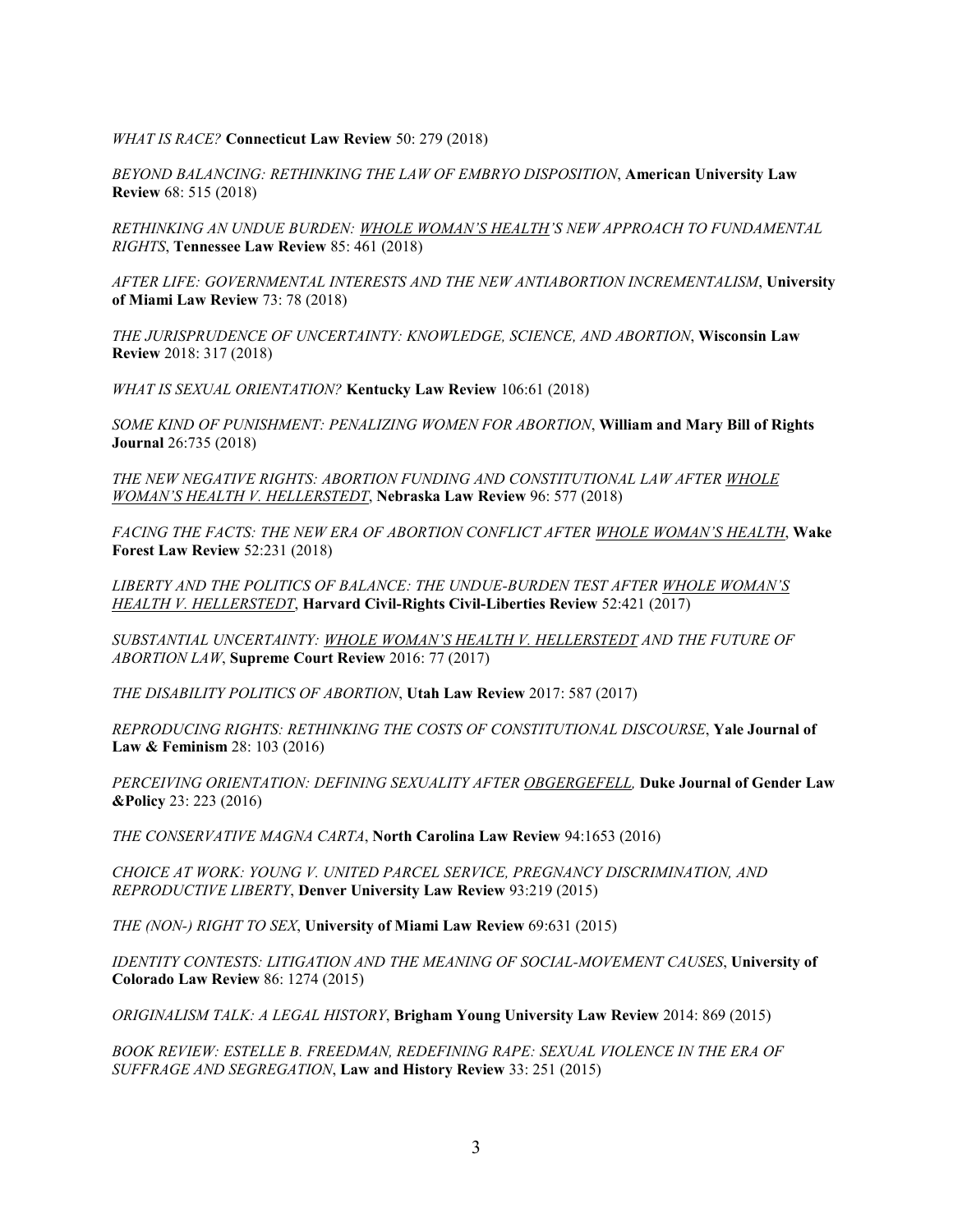*ABORTION AND THE CONSTITUTIONAL RIGHT (NOT) TO PROCREATE*, **University of Richmond Law Review** 48: 1263 (2014)

*THE PRICE OF PRIVACY, 1973 TO THE PRESENT*, **Harvard Journal of Law and Gender** 37: 285 (2014)

*BEYOND BACKLASH: LEGAL HISTORY, POLARIZATION, AND ROE V. WADE*, **Washington and Lee Law Review** 71: 969 (2014)

*ROE'S RACE: THE SUPREME COURT, POPULATION CONTROL, AND REPRODUCTIVE JUSTICE,* **Yale Journal of Law and Feminism** 25:1 (lead article; 2013)

*WOMEN'S RIGHTS ON THE RIGHT: THE HISTORY AND STAKES OF MODERN PRO-LIFE FEMINISM*, **Berkeley Journal of Gender, Law, and Justice** 28:232 (2013)

*GRASSROOTS ORIGINALISM: JUDICIAL ACTIVISM ARGUMENTS, THE ABORTION DEBATE, AND THE POLITICS OF JUDICIAL PHILOSOPHY*, **University of Louisville Law Review** 51: 201(2013)

*AN INCOMPLETE REVOLUTION: FEMINISTS AND THE LEGACY OF MARITAL-PROPERTY REFORM*, **Michigan Journal of Gender and Law** 19: 259 (Lead Article; 2013)

*SEXING HARRIS*: *THE LAW AND POLITICS OF THE MOVEMENT TO DEFUND PLANNED PARENTHOOD*, **Buffalo Law Review** 60: 701 (2012)

*BOOK REVIEW*: *MARC STEIN, SEXUAL INJUSTICE: SUPREME COURT DECISIONS FROM GRISWOLD TO ROE*, **Law and History Review** 30:279 (2012)

*THE TERMS OF THE DEBATE: LITIGATION, ARGUMENTATIVE STRATEGIES, AND COALITIONS IN THE SAME-SEX MARRIAGE STRUGGLE*, **Florida State University Law Review** 39:467 (2012)

*THE POSSIBILITY OF COMPROMISE: ANTIABORTION MODERATES AFTER ROE V. WADE*, *1973-1980*, **Chicago-Kent Law Review** 87:571 (2012)

*THE BONDS THAT TIE: THE POLITICS OF MOTHERHOOD AND THE FUTURE OF ABORTION RIGHTS*, **Texas Journal of Women and the Law** 21:47 (2011); *selected for republication in* WOMEN AND THE LAW (West, 2012)

*EDELIN*: *THE REMAKING OF THE HEADLINE ABORTION TRIAL*, **Saint Louis University Law Journal** 55: 1379 (2011)

*FRAMING CHANGE: CAUSE LAWYERING, CONSTITUTIONAL DECISIONS, AND SOCIAL CHANGE*, **Marquette Law Review** 94:263 (2010)

*WAYS TO CHANGE: A REEVALUATION OF ARTICLE V CAMPAIGNS AND LEGISLATIVE CONSTITUTIONALISM*, **Brigham Young University Law Review** 2009:969 (2009)

*THE FRAMING OF A RIGHT TO CHOOSE: ROE V. WADE AND THE CHANGING DEBATE ON ABORTION LAW*, **Law and History Review** 27:281 (2009)

*REINVENTING EUGENICS: REPRODUCTIVE CHOICE AND LAW REFORM AFTER WORLD WAR II*, **Cardozo Journal of Law and Gender** 14:319 (2008)

*EUGENIC FEMINISM: MENTAL HYGIENE, THE WOMEN'S MOVEMENT, AND THE CAMPAIGN FOR EUGENIC LEGAL REFORM, 1900-1935*, **Harvard Journal of Law and Gender** 31:211 (2008)

# **SELECT OP-EDS AND POPULAR WRITINGS**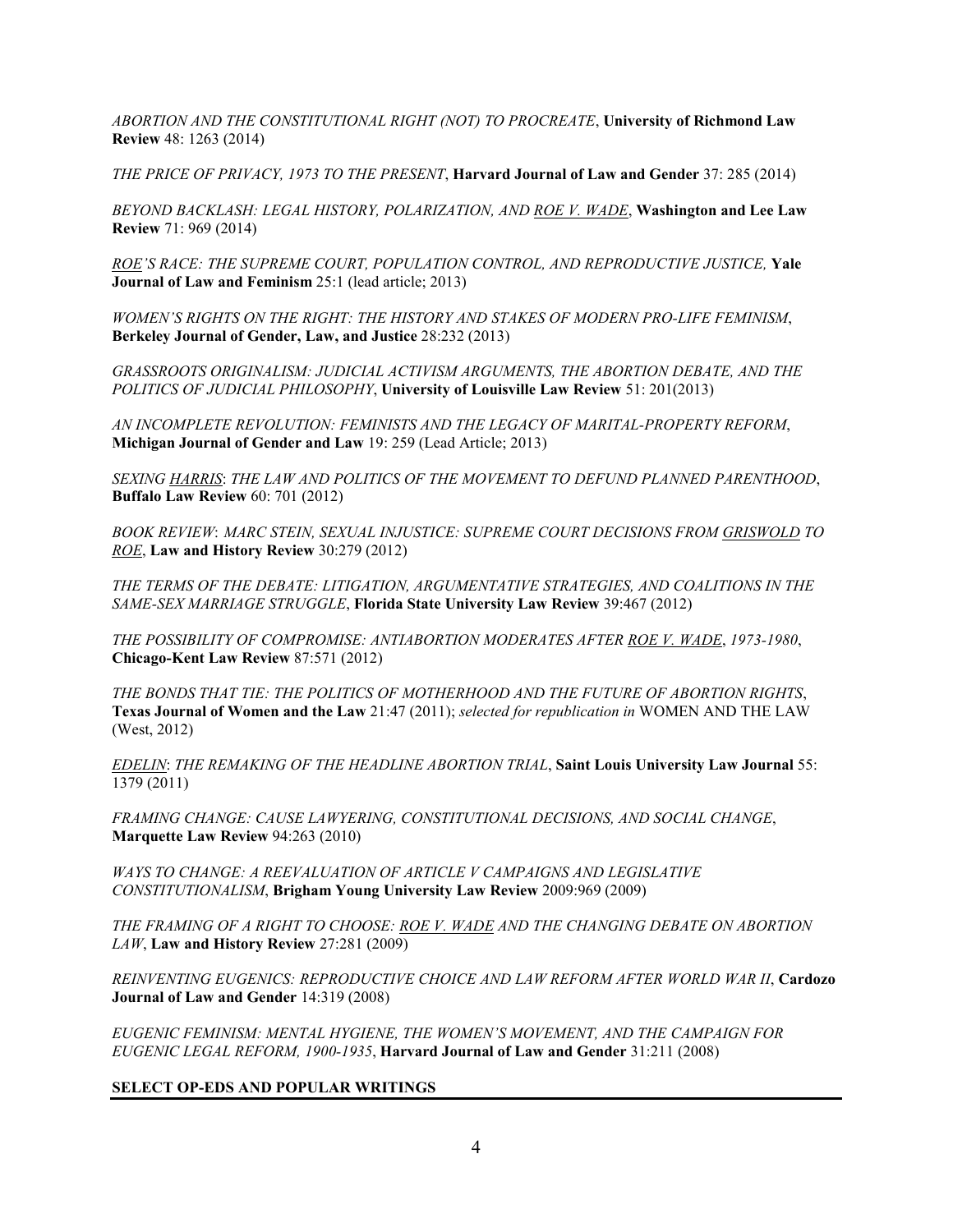*WE MAY END UP LIVING IN THREE AMERICAS IF ROE V. WADE IS DECIMATED*, **New York Times**, February 17, 2022

*THE CONSERVATIVE JUSTICES DON'T SEEM TOO WORRIED ABOUT THE COURT'S LEGITIMACY*, **Atlantic**, February 16, 2022

WHAT *THE TEXAS ABORTION DECISION PORTENDS FOR REPRODUCTIVE RIGHTS*, **CNN**, December 12, 2021

*THE COURT INVITES AN ERA OF CONSTITUTIONAL CHAOS*, **Atlantic**, December 10, 2021

*THE END OF ROE IS COMING, AND IT IS COMING SOON*, **New York Times**, December 2, 2021

*GINSBURG ONCE DEFINED THE COURT'S VISION OF EQUALITY. NOW BARRETT DOES*, **Washington Post**, December 3, 2021

*SUPREME COURT SEEMS READY TO LAUNCH A LEGAL AND POLITICAL EARTHQUAKE*, **CNN**, December 3, 2021

*THE END OF ROE*, **Atlantic**, December 2, 2021

*WOMEN CAN'T AFFORD TO LOSE ROE V. WADE'S TIMELINE*, **Boston Globe**, December 1, 2021

*HERE'S WHAT SHOULD WORRY LIBERALS AND CONSERVATIVES ABOUT THE FATE OF ROE V. WADE*, **Politico**, December 1, 2021

*FOR THE JUSTICES, SB8 IS MORE ABOUT COURT POWER THAN ABORTION RIGHTS*, **Politico**, November 3, 2021

*WITH ROE V. WADE IN TROUBLE AGAIN, A DIFFERENT STRATEGY MAY BE REQUIRED*, **Boston Globe**, November 3, 2021 (with Linda McClain)

*THE FEDERAL SUIT AGAINST TEXAS'S ABORTION LAW MAY FAIL. IT'S STILL WORTHWHILE*, **Washington Post**, September 11, 2021

*THE JUSTICES ARE TELLING US WHAT THEY THINK ABOUT ROE V. WADE*, **Atlantic**, September 3, 2021

*THE SINISTER GENIUS OF THE TEXAS ABORTION LAW*, **CNN**, September 3, 2021

*WHAT HAPPENS NEXT IN TEXAS?* **Boston Globe**, September 3, 2021 (with Rachel Rebouché)

*THE DEVIOUSNESS OF TEXAS'S NEW ABORTION LAW*, **Atlantic**, September 1, 2021

*TEXAS HAS CLEARED A PATH TO THE END OF ROE V. WADE*, **New York Times**, August 26, 2021

HOW *THE ANTI-ABORTION USED THE PROGRESSIVE PLAYBOOK TO ATTACK ROE V. WADE*, **Politico**, June 13, 2021(with Robert Tsai)

*THE ABORTION FIGHT HAS NEVER BEEN ABOUT JUST ROE V. WADE*, **Atlantic**, May 20, 2021

ABORTION *IS LEGAL UNTIL A FETUS IS VIABLE. WILL THE SUPREME COURT CHANGE THAT?*  **Washington Post**, May 18, 2021

*THIS COULD BE THE CASE THAT TAKES DOWN ROE V. WADE*, **CNN**, May 18, 2021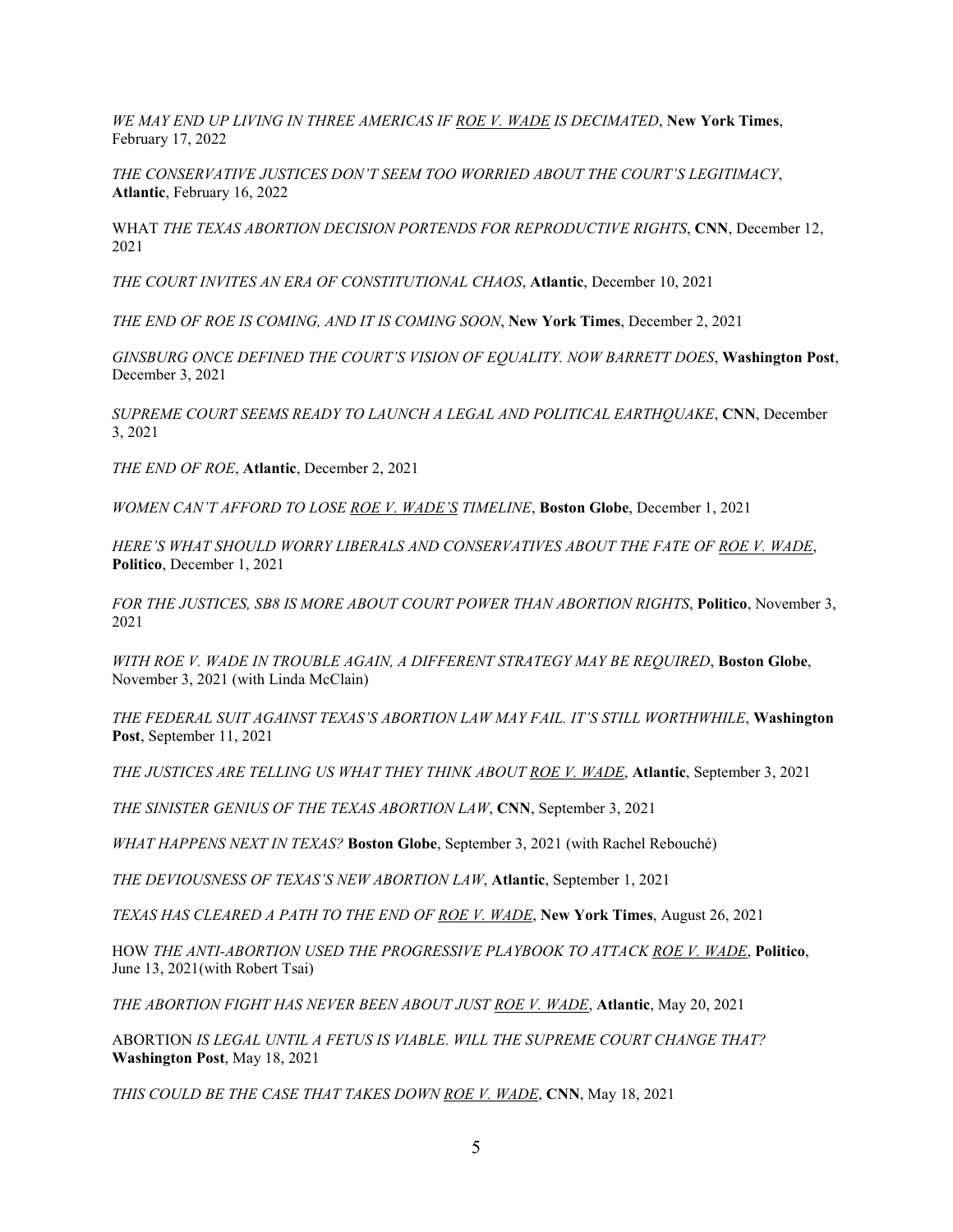*ARKANSAS ABORTION BAN ISN'T A LAW. IT'S A MESSAGE*, **CNN**, March 11, 2021

*SOUTH CAROLINA SHOWS WHERE THE ANTIABORTION MOVEMENT IS HEADED*, **New York Times**, March 3, 2021

*HOW RAPHAEL WARNOCK CAME TO BE AN ABORTION-RIGHTS OUTLIER*, **Atlantic**, December 29, 2020

*ABORTION POLITICS POLARIZED BEFORE ROE. WHEN IT'S GONE, THE FIGHTING WON'T STOP*, **Washington Post**, October 23, 2020

*THE SECRET CODE OF THE AMY CONEY BARRETT HEARING*, **Atlantic**, October 14, 2020

*WITH A CONSERVATIVE COURT, ABORTION FOES COULD END ROE—AND GO EVEN FURTHER*, **Washington Post**, September 23, 2020

*A DANGEROUS MOMENT FOR THE COURT*, **Atlantic**, September 21, 2020

*HOW GINSBURG MADE THE LAW FAIRER FOR EVERY WOMAN*, **CNN**, September 19, 2020

*HOW THE SUPREME COURT COULD OVERTURN ROE—ALL WHILE CLAIMING TO RESPECT PRECEDENT*, **Washington Post**, July 1, 2020

*SOCIAL CONSERVATIVES ARE LEARNING ALL THE WRONG LESSONS FROM TRUMP*, **Atlantic**, June 30, 2020

*HOW NOT TO OUTLAW ABORTION*, **New York Times**, June 29, 2020

*AFTER SUPREME COURT DEFEAT, ABORTION FOES ARE AT A CROSSROADS*, **CNN**, June 29, 2020

*WHAT NORMA MCCORVEY BELIEVES MATTERS*, **Atlantic**, May 31, 2020

*THE NARROW DEFINITION OF "PRO-LIFE" IS FUELING DISREGARD FOR LIVES DURING COVID-19*, **Washington Post**, May 1, 2020

*THE HEARTBEAT BILLS WERE NEVER THE REAL THREAT TO ABORTION RIGHTS*, **New York Times**, March 3, 2020

*SUPREME COURT WILL CONSIDER WHETHER STATES CAN 'PROTECT' WOMEN FROM ABORTION. WHAT'S BEHIND THAT ARGUMENT?*, **Washington Post**, March 3, 2020

*DOES ABORTION HURT WOMEN? A SUBTLE NEW ATTACK ON ABORTION IS ARRIVING AT THE SUPREME COURT*, **Newsweek**, March 2, 2020

*THE END OF THE RAPE AND INCEST EXCEPTION*, **New York Times**, Jun. 11, 2019

*ABORTION OPPONENTS THINK THEY'RE WINNING. HAVE THEY SET THEMSELVES UP TO FAIL?*, **New York Times**, May 15, 2019

*WHAT CLARENCE THOMAS GETS WRONG ABOUT THE TIES BETWEEN ABORTION AND EUGENICS*, **Washington Post**, May 30, 2019

*THE TWO SIDES ARE GROWING FURTHER APART ON ABORTION. WE CAN THANK DONALD TRUMP*, **Washington Post**, April 1, 2019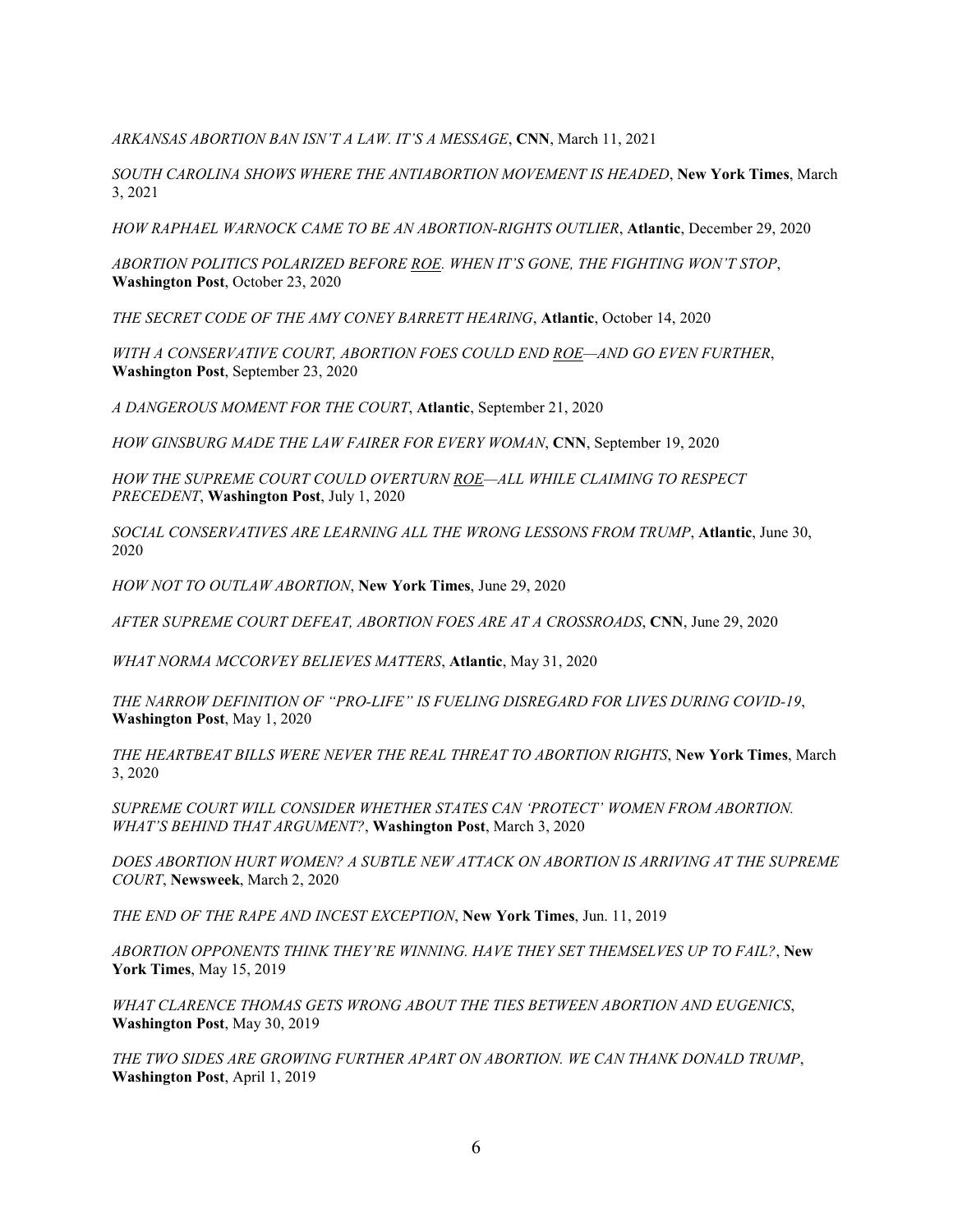*THE CULTURE WAR'S LONE SURVIVOR*, **Washington Post**, January 28, 2019

*HOW THE ABORTION WARS BECAME A FIGHT OVER SCIENCE*, **New York Times**, January 22, 2019

*THE INSIDIOUS UNRAVELING OF ABORTION RIGHTS IN AMERICA*, **Newsweek**, December 16, 2018

*BRETT KAVANUGH COULD SHATTER THE ALLIANCE BETWEEN THE REPUBLICAN PARTY AND THE ANTIABORTION MOVEMENT*, **Washington Post**, September 4, 2018

*HOW ROE IS LIKELY TO GO: NOT WITH A BANG, BUT A WHIMPER*, **New York Daily News**, July 10, 2018

*WHAT DOES THE FUTURE OF ABORTION RIGHTS LOOK LIKE?* **Atlantic**, July 2, 2018

*THE SUPREME COURT'S BIG ABORTION HYPOCRISY*, **Washington Post**, June 27, 2018

*THE MOVEMENT THAT COULD RESHAPE THE ABORTION FIGHT*, **Washington Post**, March 20, 2018

*ROE V. WADE WAS ABOUT MORE THAN ABORTION*, **New York Times**, January 21, 2018

*WHEN ROE V. WADE MEANT MORE THAN JUST ABORTION RIGHTS*, **Washington Post**, Jan. 22, 2018

*OHIO'S NEW ABORTION LAW IS AN ASSAULT ON ROE. HERE'S WHY IT WON'T WORK*, **Washington Post**, December 9, 2016

*WHERE THE PRO-LIFE MOVEMENT GOES NEXT*, **New York Times**, July 2, 2016

*THE SUPREME COURT'S TEXAS ABORTION RULING REIGNITES A BATTLE ABOUT THE FACTS*, **Washington Post**, June 28, 2016

*EVERYONE AGREES THAT WOMEN WHO HAVE ABORTIONS SHOULD NOT BE PUNISHED. OR DO THEY?*, **Washington Post**, April 1, 2016

# **SELECT PRESENTATIONS AND MEDIA CONTRIBUTIONS**

*Dollars for Life*, Harvard Law School, Public Law Workshop, February 2022

*Dollars for Life*, Harvard Law School, Legal History Workshop, February 2022

*Reveal*, **NPR**, February 2022

*PBS NewsHour*, December 2, 2021

*Dobbs Oral Argument Coverage*, **NPR**, December 2, 2021

*Abortion and the Law in America*, Harvard Law School, Petrie-Flom Health Law Workshop, October 2020

*Alabama Is One of Many States Passing Abortion Restrictions*, **NPR**, May 15, 2019

*With Abortion Measures, States See Chance to Challenge Roe v. Wade*, **PBS Newshour**, May 15, 2019

*New Rule Allows Religious Workers to Refuse to Perform Abortion Services*, **NPR**, May 9, 2019

*These Abortion Laws Could Reach the Supreme Court*, **NPR**, February 8, 2019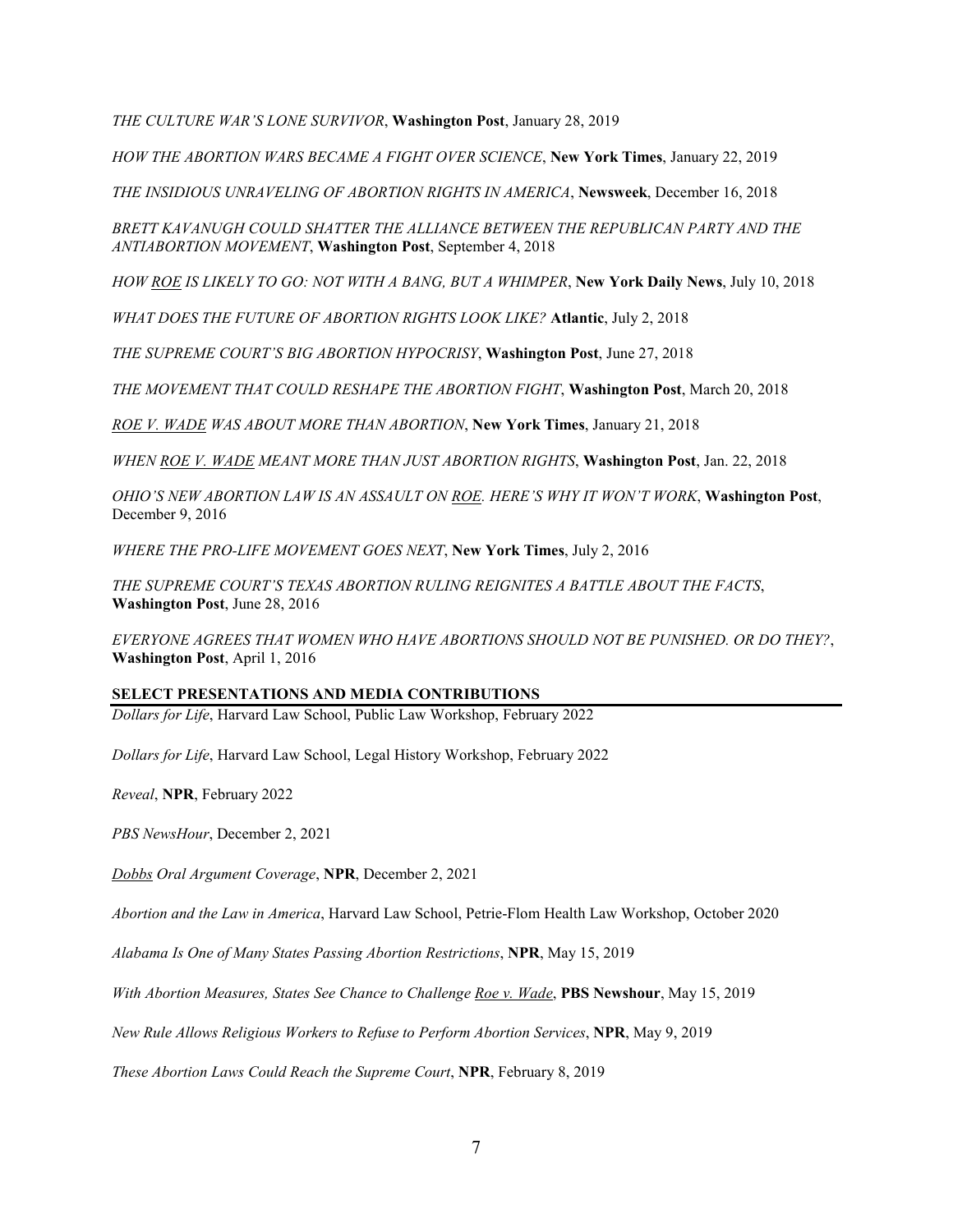*State Battles Over Abortion Policy Anticipate a Post-Roe World*, **PBS Newshour**, January 31, 2019

*With Higher Stakes in Abortion Debate, Activists March on Washington*, **NPR**, January 18, 2019

*Looking Back on President George H.W. Bush's Legacy on Abortion*, **NPR**, December 4, 2018

*Overturning Roe v. Wade Could Affect Privacy Rights for Years to Come*, **Mother Jones**, August 3, 2018

*How Kavanaugh on the Supreme Court Might Affect Abortion Rights*, **Fox5 NY**, July 26, 2018

*10 Legal Experts on The Future of Roe v. Wade After Kennedy*, **Vox**, July 2, 2018

*What Is Roe v. Wade?* **Velshi and Rule/MSNBC**, July 3, 2018

*The Future of the Abortion Rights Debate*, **Minnesota Public Radio**, July 3, 2018

*What Adding Brett Kavanaugh to the Supreme Court Could Mean for Abortion Rights and the ACA*, **Phil. Inquirer**, July 10, 2018

*Departure of Kennedy, "Firewall for Abortion Rights," Could End Roe v. Wade*, **N.Y. Times**, June 27, 2018

*Kennedy's Retirement Raises the Possibility of Overturning Roe v. Wade*, **Washington Post**, June 28, 2018

*The History of Title X Through U.S. History*, **NPR**, May 28, 2018

"*Whole Woman's Health v. Hellerstedt*," National Constitution Center, June 28, 2016

"Judicial Review and the Trajectory of Conscience Claims," American Historical Association Annual Meeting, January 2016, Atlanta, Georgia

"Repurposing *Roe*: The Right to Privacy in Modern America," Harvard Law School Legal History Workshop, November 10, 2015

"After *Roe*: The Lost History of the Abortion Debate," Harvard Law School, November 10, 2015

"Choice Rhetoric and Single Issue Politics: Abortion Politics in the Decade After *Roe*," American Society for Legal History Annual Meeting, October 30, 2015

"After *Roe*: The Lost History of the Abortion Debate," Politics and Prose, July 15, 2015

"After *Roe*: The Lost History of the Abortion Debate," American Association of Law Schools Midyear Meeting, June 24, 2015

"The Making of Pro-Life Constitutionalism," Law and Society Association National Conference, May 31, 2015

"Compromise and Polarization," University of Florida College of Law Faculty Workshop, University of Florida Law School, February 17, 2015

"Gender, Compromise, and Polarization after *Roe v. Wade*," Symposium on Science, Sexuality, and the Law, Yale University, February 5, 2015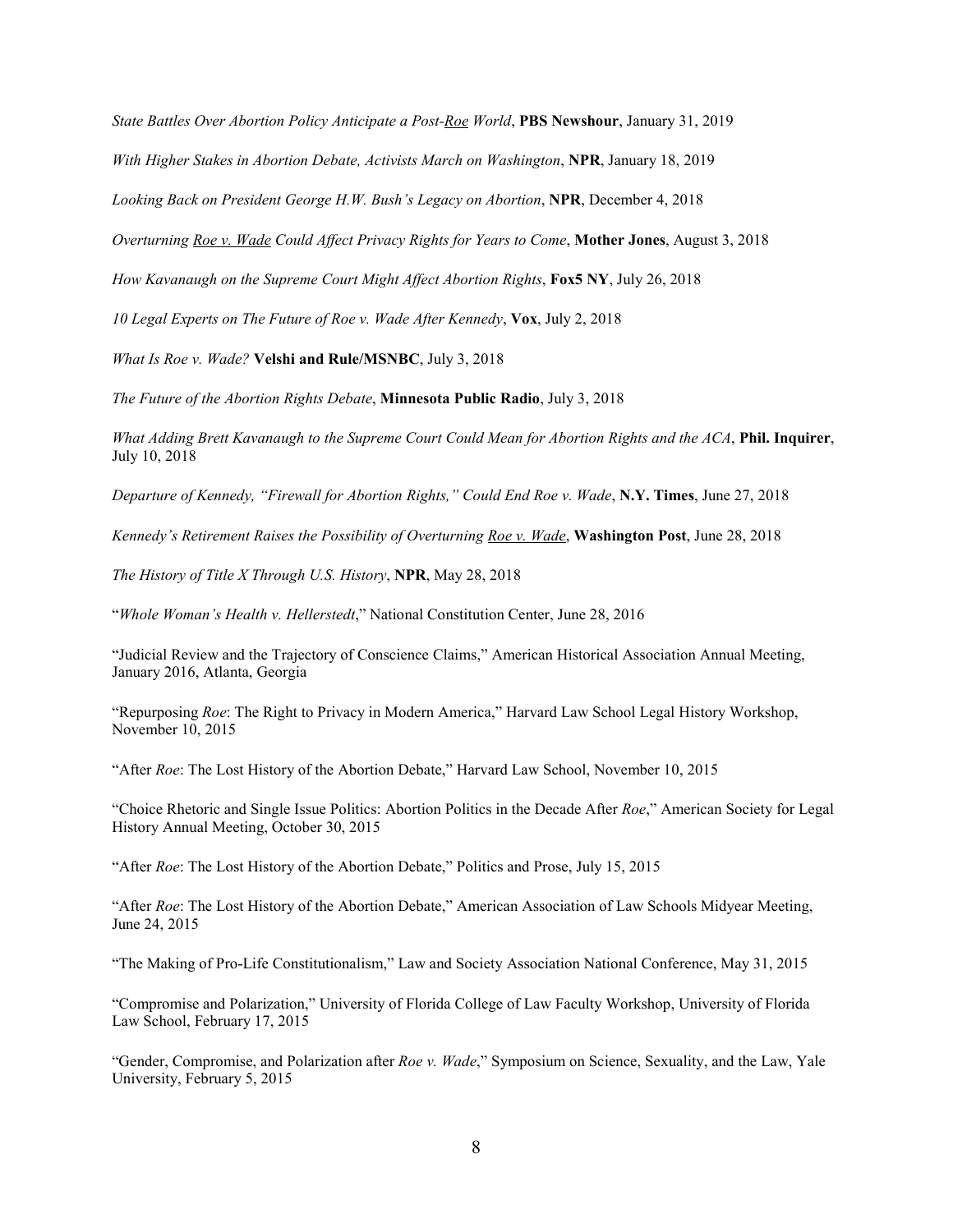"After *Roe*: The Lost History of the Abortion Debate," American Association of Law Schools Annual Meeting, January 3, 2015

"Assisted Reproduction in Context," National Association of Women Judges 2014 Annual Conference, October 16, 2014

"Identity Contests: Litigation and the Meaning of Social-Movement Causes," Annual Ira C. Rothgerber, Jr., Conference, University of Colorado School of Law, October 2, 2014

"Meaningful Reproductive Liberty: A History," Veteran Feminists of America Conference, St. Louis, Missouri, September 27, 2014

"Originalism and the Making of Pro-Life Constitutionalism, 1965-1985," Policy History Conference, Columbus, Ohio, June 4, 2014

"Illegitimate Conceptions: Unwed Motherhood and the Remaking of the Abortion Wars," Law and Society Association National Conference, Minneapolis, Minnesota, May 31, 2014

"Negotiating the Double Standard: Sex in the Abortion Debate, 1965-1980," Organization of American Historians Annual Meeting, Atlanta, Georgia, April 11, 2014

"Choice at Work: A History," A Revolutionary Moment: Women's Liberation in the Late 1960s and Early 1970s, Boston University, March 28, 2014

"Originalism Talk," Legal Scholarship 4.0 Conference, Northeastern University School of Law, March 12, 2014

"Pro-Life Constitutionalism and the Making of Legal Conservatism," American Historical Association Annual Meeting, Washington, D.C., January, 3, 2014

"Remaking a Right to Choose, 1973-1985," Rutgers Symposium on Fetal and Women's Bodies, Rutgers University Institute for Health, Health Care Policy, and Aging Research, Rutgers University-New Brunswick, November 10, 2013

"Beyond Backlash: Rethinking Social-Movement Responses to *Roe v. Wade*," Symposium: *Roe* at Forty—The Controversy Continues, Washington and Lee University School of Law, November 7, 2013

"Constructing Backlash: Legal History, the Pro-Life Movement, and *Roe v. Wade*," Law and Society Association National Conference, Boston, Massachusetts, May 31, 2013

"The Ascendancy of Choice: Remaking the Abortion-Rights Movement," American Historical Association Annual Meeting, New Orleans, Louisiana, January, 4, 2013

"The Making of a Woman's Right to Choose: 1973-1983," American Society for Legal History Annual Meeting, St. Louis, Missouri, November 10, 2012

"Reinterpreting *Roe*: Legal Consciousness and the Right to Choose, 1973-1982," Feminist Legal Theory Critical Research Network Conference, October 10, 2012

"The Invention of the Right to Choose, 1973-1983," University of Akron School of Law Faculty Workshop, October 9, 2012